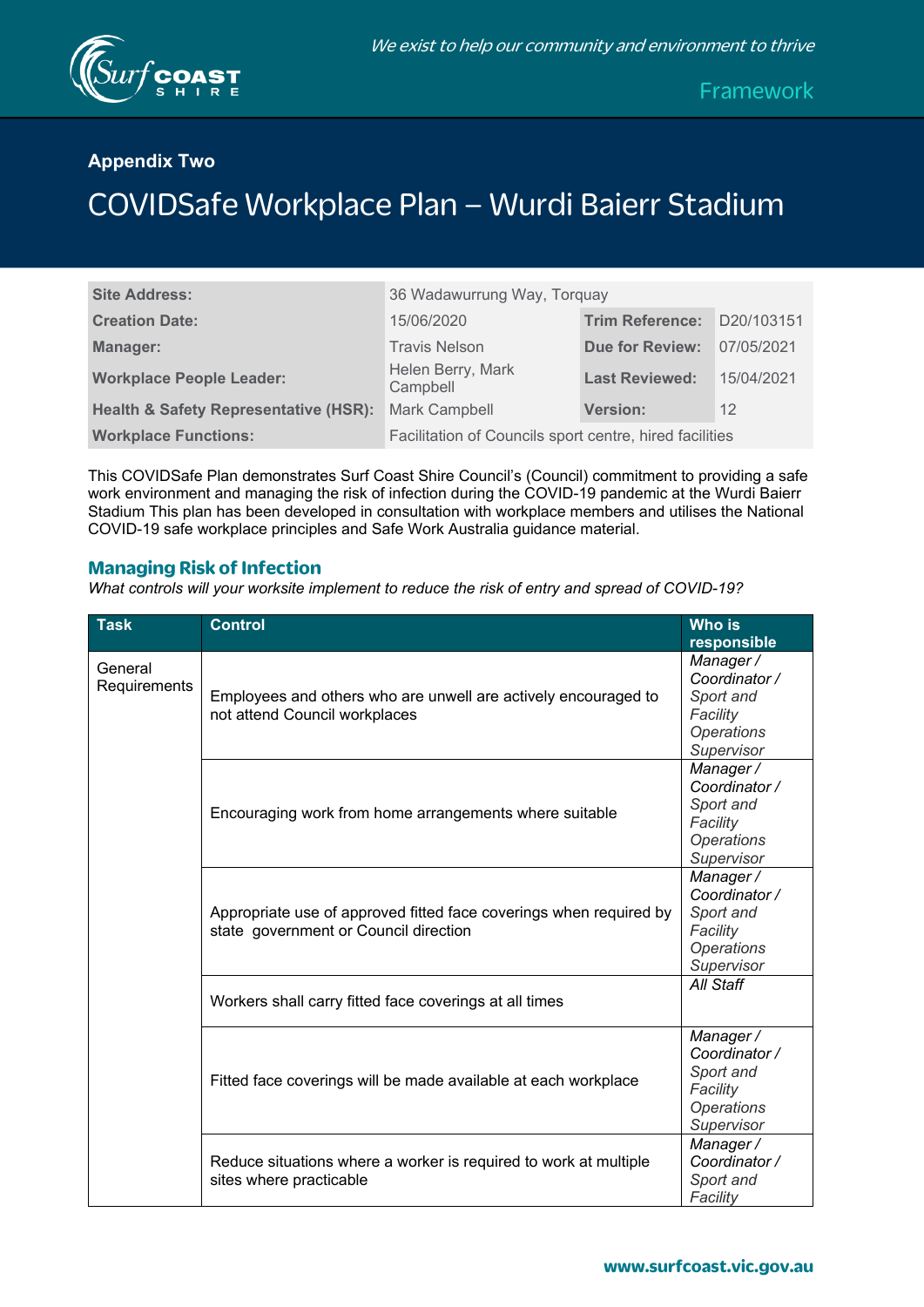

|                                          |                                                                                                                                                                                                                                                                                                                               | Operations<br>Supervisor                                                              |
|------------------------------------------|-------------------------------------------------------------------------------------------------------------------------------------------------------------------------------------------------------------------------------------------------------------------------------------------------------------------------------|---------------------------------------------------------------------------------------|
|                                          | Provision of site pandemic kit to be used if a person becomes ill at<br>the site                                                                                                                                                                                                                                              | <b>WHS</b>                                                                            |
|                                          | Provision of digital infrared thermometer to measure persons<br>temperature if they become ill or at entry to the site (an adult with a<br>temperature of over 37.5 degrees Celsius should not enter the<br>workplace, a second test may be conducted after 30 minutes to<br>confirm if temperature is elevated due to fever) | <b>WHS</b>                                                                            |
|                                          | Minimise touchpoints where possible, e.g. chock open internal<br>doors, ensure doors are automatically opened where available and<br>not compromising site security                                                                                                                                                           | All Staff                                                                             |
|                                          | open windows or adjusting air-conditioning for more ventilation in<br>common areas, and limiting or reducing recirculated air-<br>conditioning where possible                                                                                                                                                                 | All Staff                                                                             |
|                                          | Education to staff regarding technological solutions to minimise the<br>use and transfer of paper                                                                                                                                                                                                                             | Manager/<br>Coordinator /<br>Sport and<br>Facility<br><b>Operations</b><br>Supervisor |
|                                          | Display and provide information regarding COVID-19 symptoms<br>and advise workers they should be tested and self-isolate if they<br>become symptomatic                                                                                                                                                                        | Manager/<br>Coordinator /<br>Sport and<br>Facility<br><b>Operations</b><br>Supervisor |
|                                          | Maintain list of personnel who are working multiple jobs with<br>different employers                                                                                                                                                                                                                                          | People &<br>Culture                                                                   |
| Face to face<br>customer<br>interactions | Reduced face to face interaction where practicable utilise<br>technological solution online meeting, phone call, email, postal<br>correspondence                                                                                                                                                                              | Manager/<br>Coordinator /<br>Sport and<br>Facility<br><b>Operations</b><br>Supervisor |
|                                          | Avoid sharing items with customers e.g. make designated<br>stationary available                                                                                                                                                                                                                                               | Manager/<br>Coordinator /<br>Sport and<br>Facility<br>Operations<br>Supervisor        |
|                                          | Utilise automatic doors where possible                                                                                                                                                                                                                                                                                        | Manager/<br>Coordinator /<br>Sport and<br>Facility<br><b>Operations</b><br>Supervisor |
|                                          | Implement processes to reduce employees receiving items from<br>customers e.g. paperwork and documentation, pens etc.                                                                                                                                                                                                         | Manager/<br>Coordinator /<br>Sport and<br>Facility<br><b>Operations</b><br>Supervisor |
|                                          | Install signage advising customers to not touch products and items<br>unless they intend to purchase them                                                                                                                                                                                                                     | Manager/<br>Coordinator /<br>Sport and                                                |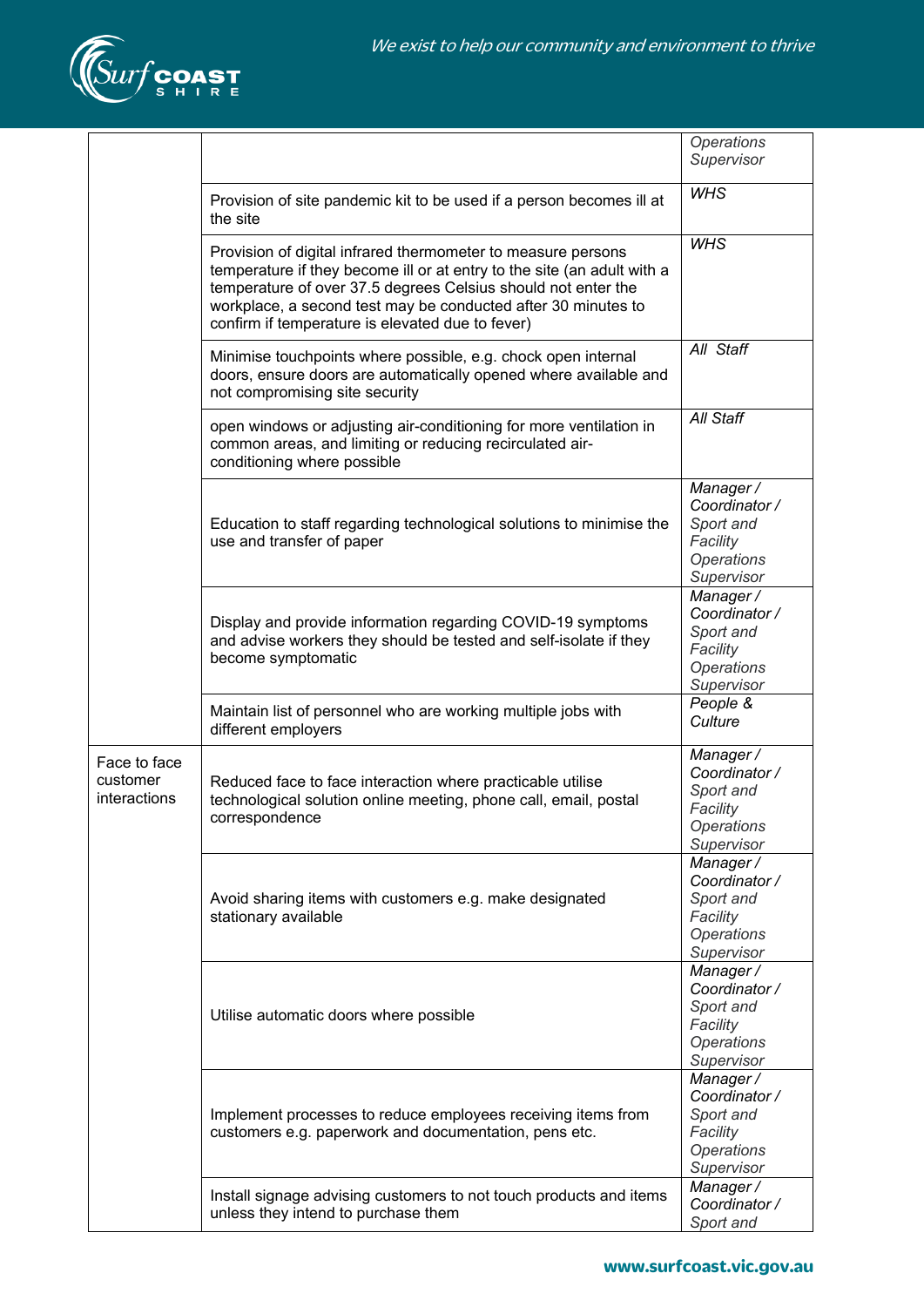

|                                                                          |                                                                                                                                                                                                                                                    | Facility                                                                              |
|--------------------------------------------------------------------------|----------------------------------------------------------------------------------------------------------------------------------------------------------------------------------------------------------------------------------------------------|---------------------------------------------------------------------------------------|
|                                                                          |                                                                                                                                                                                                                                                    | <b>Operations</b><br>Supervisor                                                       |
|                                                                          |                                                                                                                                                                                                                                                    | <b>WHS</b>                                                                            |
| Plant, vehicle<br>and                                                    | Vehicle pandemic kit (for use in the event vehicle operator is unwell<br>or interacts with a person who may be unwell                                                                                                                              |                                                                                       |
| equipment<br>use                                                         |                                                                                                                                                                                                                                                    | Manager/<br>Coordinator /<br>Sport and                                                |
|                                                                          | Reduced sharing of vehicles where practicable                                                                                                                                                                                                      | Facility<br>Operations<br>Supervisor                                                  |
|                                                                          | Where workers are sharing a vehicle they should confirm that<br>neither worker is displaying cold or flu like symptoms before<br>commencing journey.                                                                                               | <b>All Staff</b>                                                                      |
| <b>OVA</b>                                                               | Report all OVA events where intentional droplet transfer occurred<br>to police                                                                                                                                                                     | All Staff                                                                             |
| Training,<br>conferences                                                 | Internal training can be held at SCS venue in accordance with<br>D21/39899 - Training and Events and relevant site specific CSWP                                                                                                                   | Manager/<br>Coordinator /<br><b>Team Leader</b>                                       |
| and<br>networking<br>events                                              | If unable to facilitated in accordance with D21/39899 - Training and<br>Events CSWP: use non face-to-face options to conduct $-$ e.g.<br>electronic communication such as tele and video conferencing                                              | All Staff                                                                             |
|                                                                          | Surf Coast Shire meeting protocols                                                                                                                                                                                                                 | Manager/<br>Coordinator /<br>Sport and<br>Facility<br><b>Operations</b><br>Supervisor |
|                                                                          | Physical attendance permitted at compliance training after review<br>of training providers COVIDSafe plan                                                                                                                                          | Manager/<br>Coordinator /<br>Sport and<br>Facility<br>Operations<br>Supervisor        |
|                                                                          | Ensure adequate ventilation if held indoors.                                                                                                                                                                                                       | All Staff                                                                             |
| Deliveries,<br>contractors<br>and visitors<br>attending the<br>workplace | Designate specific employees to manage deliveries and<br>contractors as much as possible.                                                                                                                                                          | Manager/<br>Coordinator /<br>Sport and<br>Facility<br><b>Operations</b><br>Supervisor |
|                                                                          | Delivery drivers and other contractors who need to attend the<br>workplace, to provide maintenance or repair services or perform<br>other essential activities, should be given clear instructions of your<br>requirements while they are on site. | Manager/<br>Coordinator /<br>Sport and<br>Facility<br>Operations<br>Supervisor        |
|                                                                          | Direct visiting delivery drivers and contractors to remain in vehicles<br>and use contactless methods such as mobile phones to<br>communicate with your workers wherever possible.                                                                 | Manager/<br>Coordinator /<br>Sport and<br>Facility<br><b>Operations</b><br>Supervisor |
|                                                                          | Use, and ask delivery drivers and contractors to use, electronic<br>paper work where possible, to minimise physical interaction. Where<br>possible, set up alternatives to requiring signatures.                                                   | Manager/<br>Coordinator /<br>Sport and<br>Facility                                    |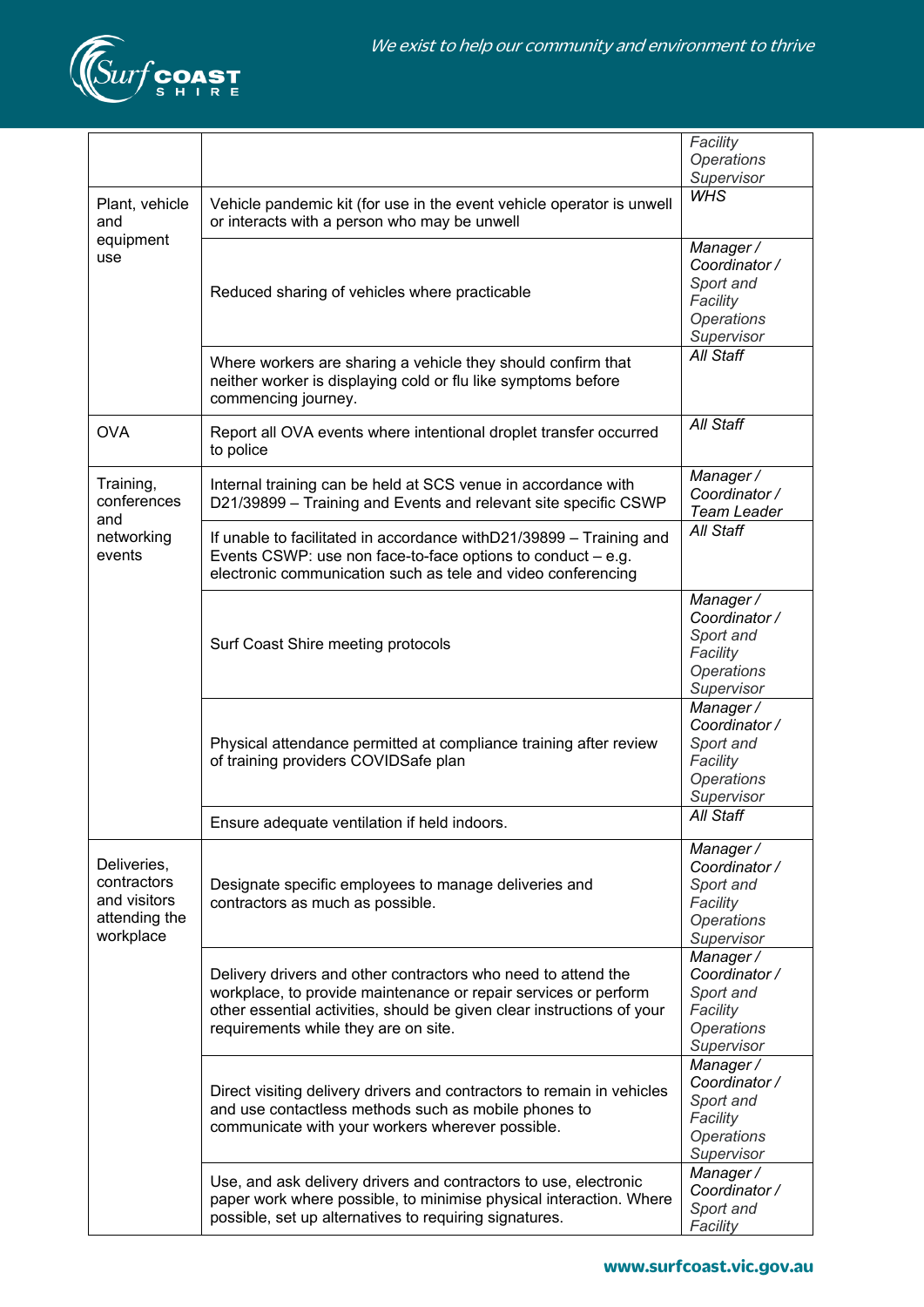

|                                    |                                                                                                                                                                                                              | <b>Operations</b><br>Supervisor                                                       |
|------------------------------------|--------------------------------------------------------------------------------------------------------------------------------------------------------------------------------------------------------------|---------------------------------------------------------------------------------------|
|                                    | Any workers from a restricted area will provide evidence of an<br>approved work permit issued by their employer                                                                                              | Manager/<br>Coordinator /<br>Sport and<br>Facility<br><b>Operations</b><br>Supervisor |
| Charitable<br>Passenger<br>Service | Passengers shall utilise the same seat of the vehicle for each leg of<br>the journey                                                                                                                         | Charitable<br>Passenger<br>Service Driver                                             |
|                                    | All passengers shall confirm to the driver that they have no COVID-<br>19 symptoms prior to embarking                                                                                                        | Charitable<br>Passenger<br>Service Driver                                             |
|                                    | User groups accessing the charitable bus service shall submit a<br>COVIDSafe Plan as part of the hire agreement                                                                                              | <b>User Group</b>                                                                     |
| Site specific                      | A COVID marshal shall be onsite at all times during staffed<br>operating hours and ensure compliance with COVIDSafe<br>Workplace Plan and the Chief Health Officers Restricted Activity<br><b>Directions</b> | Manager/<br>Coordinator /<br>Sport and<br>Facility<br>Operations                      |
|                                    | A COVID marshal shall have completed nominated training<br>including:<br>COVID-19 infection control training - DHHS                                                                                          | Supervisor                                                                            |
|                                    | CORONAVIRUS (COVID-19) SAFETY AT WORK ONLINE<br>$\bullet$<br><b>TRAINING COURSE</b><br><b>CORONAVIRUS (COVID-19) INFECTION PREVENTION</b><br>$\bullet$                                                       |                                                                                       |
|                                    | AND CONTROL ONLINE TRAINING COURSE<br>Site specific COVIDSafe Workplace Plan Induction                                                                                                                       |                                                                                       |
|                                    | Classes / sessions shall not commence at the same time and shall<br>have at least 15 minutes between classes commencing                                                                                      | Manager/<br>Coordinator /<br>Sport and<br>Facility<br><b>Operations</b><br>Supervisor |

## **Cleaning and Hygiene**

*What cleaning and hygiene measures will be implemented at your site?*

| <b>Task</b>             | <b>Control</b>                                                                                                                                                                                                                                       | <b>Who is</b><br>responsible                                                               |
|-------------------------|------------------------------------------------------------------------------------------------------------------------------------------------------------------------------------------------------------------------------------------------------|--------------------------------------------------------------------------------------------|
| General<br>Requirements | WHS 35.0 Managing COVID-19 in the workplace procedure                                                                                                                                                                                                | WHS/Manager /<br>Coordinator /<br>Sport and<br>Facility<br><b>Operations</b><br>Supervisor |
|                         | Implement at least daily cleaning with a disinfectant where the label<br>states a claim that the disinfectant has anti-viral; properties or<br>made by a person according to instructions issued by DHHS for<br>sites on days in which they are used | Manager/<br>Coordinator /<br>Sport and<br>Facility<br><b>Operations</b><br>Supervisor      |
|                         | Implement additional cleaning / sanitising at least twice daily and<br>provide appropriate products to clean locations / items which are<br>frequently touched (including toilets, handrails) with a disinfectant                                    | Manager/<br>Coordinator /<br>Sport and                                                     |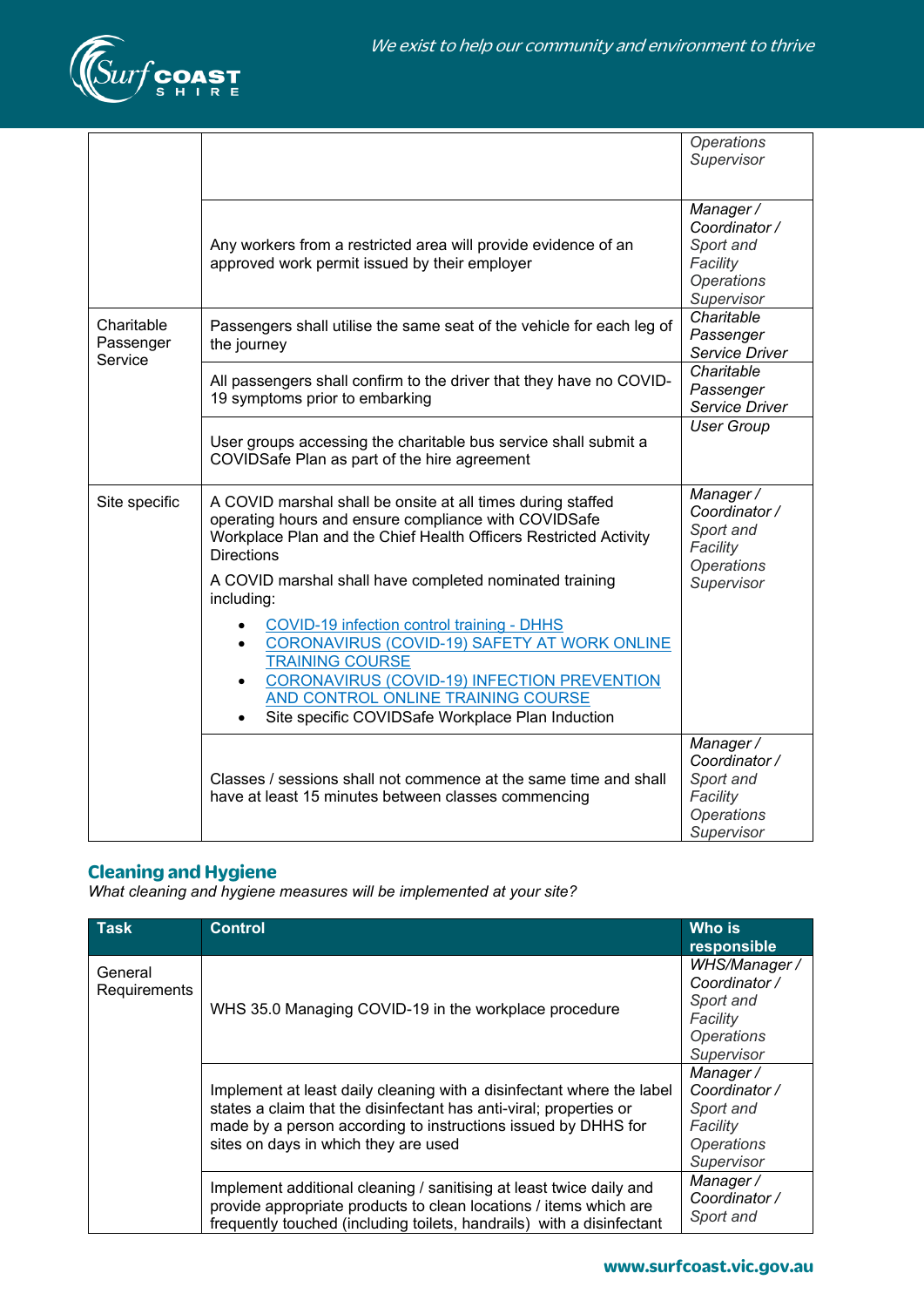

| where the label states a claim that the disinfectant has anti-viral;<br>properties                                        | Facility<br><b>Operations</b><br>Supervisor /<br><b>Facilities</b>                         |
|---------------------------------------------------------------------------------------------------------------------------|--------------------------------------------------------------------------------------------|
| Promotion of cleaning / sanitising personal items including glasses,<br>phones, laptops regularly with disinfectant wipes | Manager /<br>Coordinator /<br>Sport and<br>Facility<br><b>Operations</b><br>Supervisor     |
| Designate specific amenities for use by visitors and staff who are<br>not based at the workplace                          | Manager/<br>Coordinator /<br>Sport and<br>Facility<br><b>Operations</b><br>Supervisor      |
| Promotion of hand hygiene practices and coughing etiquette                                                                | Manager /<br>Coordinator /<br>Sport and<br>Facility<br><b>Operations</b><br>Supervisor     |
| Provision of handwashing facilities                                                                                       | Manager /<br>Coordinator /<br>Sport and<br>Facility<br><b>Operations</b><br>Supervisor     |
| Provision of hand sanitiser (including at all entrance and exit<br>points)                                                | Manager /<br>Coordinator /<br>Sport and<br>Facility<br><b>Operations</b><br>Supervisor/WHS |
| Provision of alcohol cleaning wipes                                                                                       | Manager /<br>Coordinator /<br>Sport and<br>Facility<br>Operations<br>Supervisor/WHS        |
| Clear desk policy                                                                                                         | People &<br>Culture                                                                        |
| Scheduled touch point cleaning                                                                                            | Manager /<br>Coordinator /<br>Sport and<br>Facility<br>Operations<br>Supervisor            |
| Placement of sanitising products at locations where high use<br>shared equipment is located e.g. printers                 | Manager /<br>Coordinator /<br>Sport and<br>Facility<br><b>Operations</b><br>Supervisor/WHS |
| Cleaning / sanitising equipment will be available at Tea and Coffee<br>facilities                                         | Manager /<br>Coordinator /<br>Sport and<br>Facility<br>Operations<br>Supervisor/           |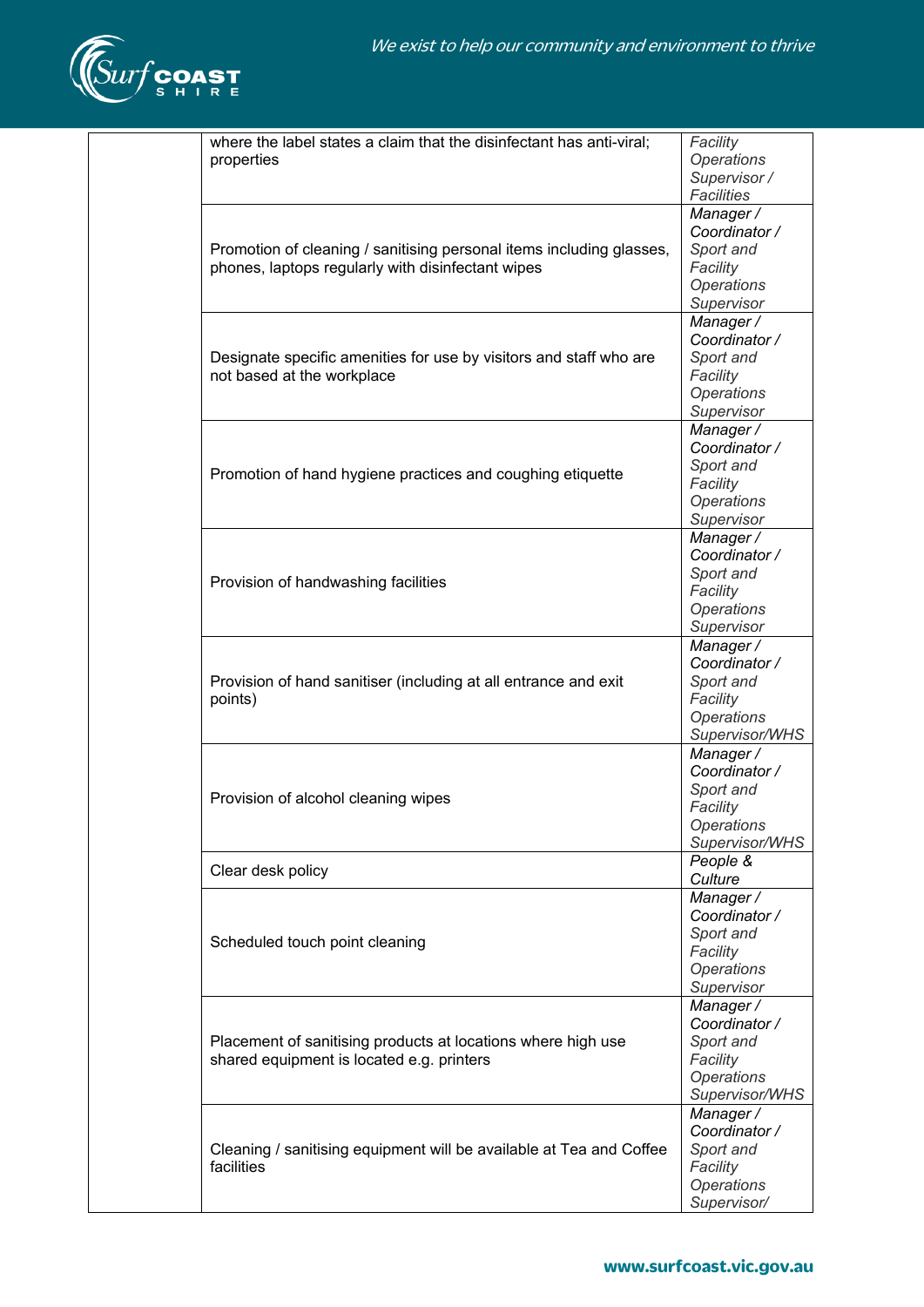

|                                                                          | Wash crockery and cutlery on dishwashers highest setting, where<br>dishwashers are unavailable hand wash with hot soapy water                                                                                                  | Manager /<br>Coordinator /<br>Sport and<br>Facility<br><b>Operations</b><br>Supervisor/                    |
|--------------------------------------------------------------------------|--------------------------------------------------------------------------------------------------------------------------------------------------------------------------------------------------------------------------------|------------------------------------------------------------------------------------------------------------|
| Face to face<br>customer<br>interactions                                 | Make sanitiser available for customers upon entering premises and<br>at customer contact point                                                                                                                                 | Manager/<br>Coordinator /<br>Sport and<br>Facility<br>Operations<br>Supervisor/WHS                         |
| Plant, vehicle<br>and<br>equipment<br>use                                | Provision of hand sanitiser                                                                                                                                                                                                    | Manager/<br>Coordinator /<br>Sport and<br>Facility<br>Operations<br>Supervisor/WHS                         |
|                                                                          | Provision of alcohol cleaning wipes                                                                                                                                                                                            | Manager/<br>Coordinator /<br>Sport and<br>Facility<br>Operations<br>Supervisor/WHS                         |
|                                                                          | Instruction for cleaning / sanitising of vehicle touchpoints upon<br>entry and exit of the vehicle                                                                                                                             | Manager /<br>Coordinator /<br>Sport and<br>Facility<br><b>Operations</b><br>Supervisor/Fleet               |
|                                                                          | Vehicles are isolated following an operator becoming ill                                                                                                                                                                       | Manager /<br>Coordinator /<br>Sport and<br>Facility<br><b>Operations</b><br>Supervisor/Fleet               |
|                                                                          | Reduced alternating of vehicle operators - vehicle operators should<br>only be alternated after allowing the vehicle to be isolated over the<br>duration of a weekend and appropriate cleaning / sanitising being<br>conducted | Manager/<br>Coordinator /<br>Sport and<br>Facility<br><b>Operations</b><br>Supervisor                      |
|                                                                          | Where trip is longer than 15 minutes, air conditioning must be set<br>to external airflow rather than to recirculation or windows should be<br>opened for the duration of the trip.                                            | All Staff                                                                                                  |
| Deliveries,<br>contractors<br>and visitors<br>attending the<br>workplace | Ensure handwashing facilities, or if not possible, alcohol-based<br>hand sanitiser, is readily available for workers after physically<br>handling deliveries.                                                                  | Manager /<br>Coordinator /<br>Sport and<br>Facility<br><b>Operations</b><br>Supervisor/All<br><b>Staff</b> |
|                                                                          | Direct visiting delivery drivers and contractors to use alcohol-based<br>hand sanitiser before handling products being delivered.                                                                                              | Manager /<br>Coordinator /<br>Sport and<br>Facility<br><b>Operations</b><br>Supervisor                     |
|                                                                          | Provision of sanitiser and wipes and delivery locations                                                                                                                                                                        | Manager /<br>Coordinator /                                                                                 |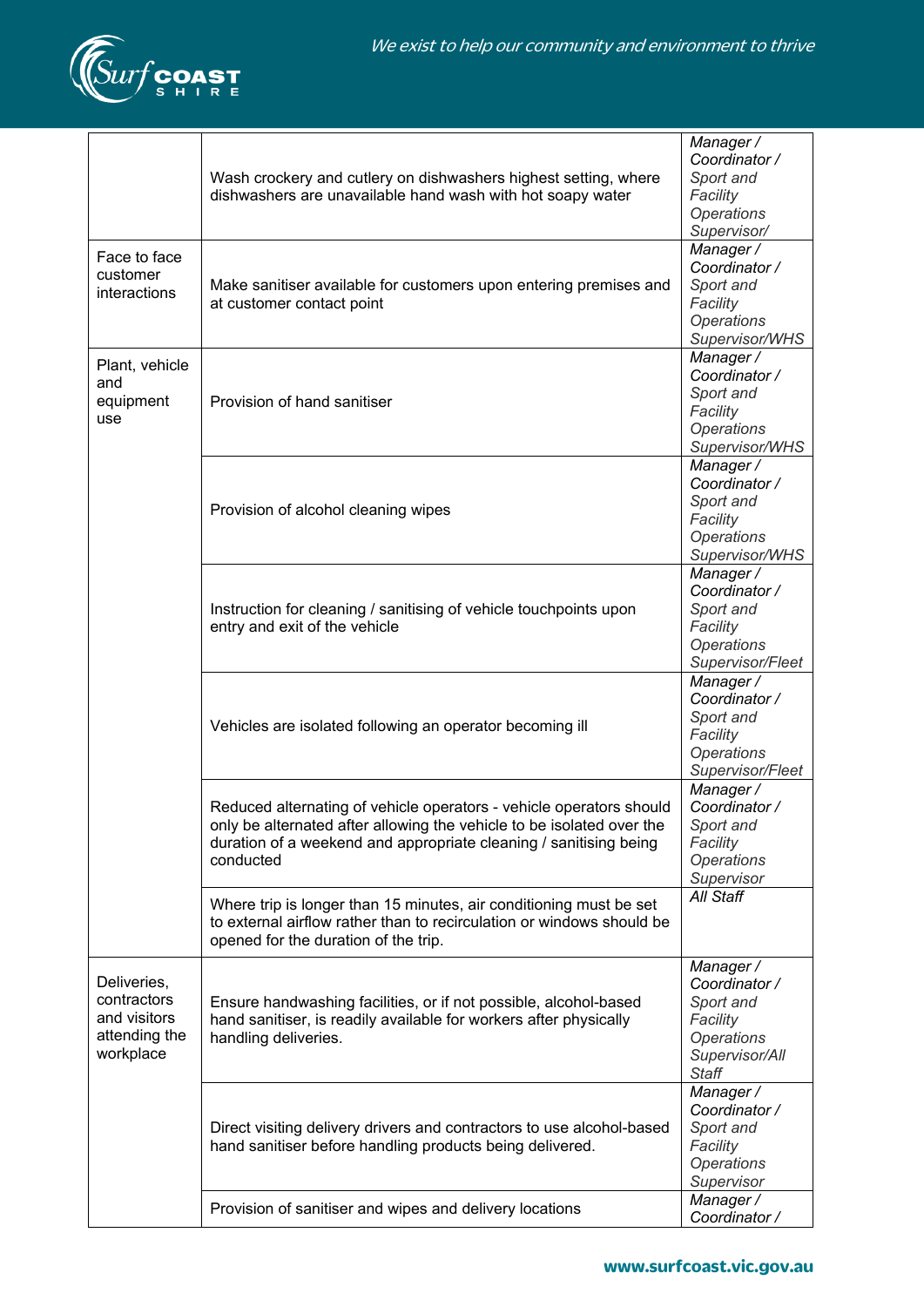

|                                    |                                                                                                                                        | Team Leader /<br><b>WHS</b>                                                      |
|------------------------------------|----------------------------------------------------------------------------------------------------------------------------------------|----------------------------------------------------------------------------------|
| Charitable<br>Passenger<br>Service | Charitable Passenger Service vehicles shall be cleaned / sanitised<br>following each group of passengers                               | Charitable<br>Passenger<br>Service Driver                                        |
|                                    | Frequently touched surfaces e.g. door handles, hand rails, seat<br>belt buckles etc. should be sanitised following each disembarkation | Charitable<br>Passenger<br>Service Driver                                        |
| Site specific                      | Provision of wipes for members and guests to clean equipment                                                                           | Sport and<br>Facility<br><i><b>Operations</b></i><br>Supervisor<br>Team Leader / |
|                                    | Equipment shall be cleaned between uses                                                                                                | All Staff                                                                        |

#### **Physical Distancing**

*How will you manage the physical / social distancing requirements at your worksite?*

| <b>Task</b>             | <b>Control</b>                                                                                                                                                                                                            | Who is responsible                                                                                     |
|-------------------------|---------------------------------------------------------------------------------------------------------------------------------------------------------------------------------------------------------------------------|--------------------------------------------------------------------------------------------------------|
| General<br>Requirements | Promotion and encouraged use of the COVID-Safe<br>mobile app                                                                                                                                                              | Manager / Coordinator /<br>Sport and Facility<br><b>Operations</b><br>Supervisor/WHS                   |
|                         | Measure room size and stipulate via signage the room<br>capacity in accordance with Department of Health's social<br>distancing guidelines                                                                                | Manager / Coordinator /<br><b>Sport and Facility</b><br><b>Operations</b><br>Supervisor/WHS/Facilities |
|                         | Demarcate travel paths in workplaces - One way<br>walkways,                                                                                                                                                               | Manager / Coordinator /<br><b>Sport and Facility</b><br><b>Operations Supervisor</b>                   |
|                         | Restrict employees to working only in nominated sections<br>of the building                                                                                                                                               | Manager / Coordinator /<br><b>Sport and Facility</b><br><b>Operations Supervisor</b>                   |
|                         | Surf Coast Shire meeting protocols                                                                                                                                                                                        | Manager / Coordinator /<br>Sport and Facility<br><b>Operations Supervisor/</b><br>All Staff            |
|                         | 4 Square meters of space per person                                                                                                                                                                                       | Manager / Coordinator /<br><b>Sport and Facility</b><br><b>Operations Supervisor/</b><br>All Staff     |
|                         | 1.5M social distancing                                                                                                                                                                                                    | All Staff                                                                                              |
|                         | Installation of social distancing and hygiene signage                                                                                                                                                                     | Manager / Coordinator /<br><b>Sport and Facility</b><br><b>Operations</b><br>Supervisor/WHS            |
|                         | Rostering of staff to ensure compliance with social<br>distancing measures e.g. some staff may not be able to<br>attend workplace due to physical space restrictions and<br>adherence with social distancing requirements | Manager / Coordinator /<br>Sport and Facility<br><b>Operations Supervisor</b>                          |
|                         | Single person to use workplace lift on any occasion                                                                                                                                                                       | All Staff                                                                                              |
|                         | Rostered use of kitchenette and tearoom areas                                                                                                                                                                             | Manager / Coordinator /<br><b>Sport and Facility</b><br><b>Operations Supervisor</b>                   |
|                         | Open moveable wall panels to increase the size and<br>capacity of rooms                                                                                                                                                   | Manager / Coordinator /<br><b>Sport and Facility</b><br><b>Operations Supervisor</b>                   |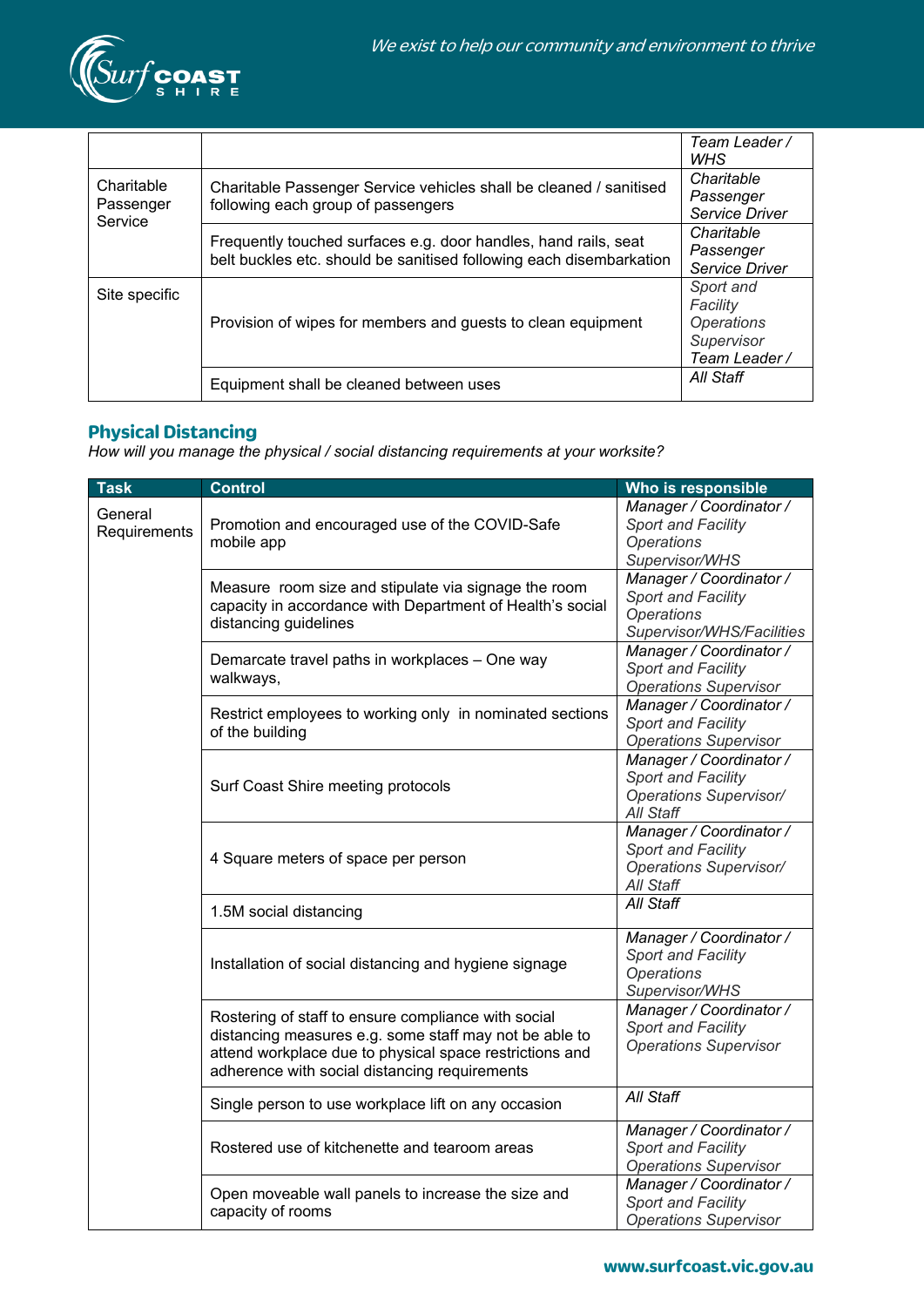

|                                                         | Maneuver furniture to encourage social distancing in all<br>locations e.g. tea rooms, open plan areas, offices, waiting<br>areas, queues etc.                                                              | Manager / Coordinator /<br>Sport and Facility<br><b>Operations Supervisor</b>                               |
|---------------------------------------------------------|------------------------------------------------------------------------------------------------------------------------------------------------------------------------------------------------------------|-------------------------------------------------------------------------------------------------------------|
|                                                         | Designated workstations e.g. no hot-desking / desk<br>sharing                                                                                                                                              | People & Culture                                                                                            |
|                                                         | No groups more than what is permissible by government<br>restrictions in an outside environment                                                                                                            | All Staff                                                                                                   |
| Face to face<br>customer<br>interactions                | Identify capacity of customer contact area and restrict<br>access when capacity is met                                                                                                                     | Manager / Coordinator /<br><b>Sport and Facility</b><br><b>Operations Supervisor</b>                        |
|                                                         | Install instruction for maintaining social distance e.g.<br>physical barriers, signage, floor decals identifying queuing<br>distances                                                                      | Manager / Coordinator /<br>Sport and Facility<br><b>Operations Supervisor</b>                               |
|                                                         | Utilise physical barriers where appropriate and there is<br>designated customer contact points e.g. cash registers                                                                                         | Manager / Coordinator /<br><b>Sport and Facility</b><br><b>Operations Supervisor</b>                        |
|                                                         | Encourage contactless payment where possible                                                                                                                                                               | Manager / Coordinator /<br>Sport and Facility<br><b>Operations Supervisor</b>                               |
| Plant, vehicle<br>and<br>equipment<br>use               | Only a single person should travel in a single cab vehicle<br>which is designated for their use                                                                                                            | Manager / Coordinator /<br><b>Sport and Facility</b><br><b>Operations Supervisor</b>                        |
|                                                         | Two people may travel in a vehicle that has two rows of<br>seats (the driver and a worker behind the front passenger<br>seat)                                                                              | Manager / Coordinator /<br>Sport and Facility<br><b>Operations Supervisor</b>                               |
| Training,<br>conferences<br>and<br>networking<br>events | hold the gathering, meeting or training in spaces that<br>enable workers to keep at least 1.5 meters apart and with<br>4 square meters of space per person - e.g. outdoors or in<br>large conference rooms | Manager / Coordinator /<br><b>Sport and Facility</b><br><b>Operations Supervisor/All</b><br>Staff           |
|                                                         | Limit the number of attendees in a gathering, meeting or<br>training. This may require, for example, multiple training<br>sessions to be held                                                              | Manager / Coordinator /<br><b>Team Leader</b>                                                               |
| Vulnerable<br>workers                                   | Develop and implement specific risk assessment for each<br>vulnerable worker considering work location, tasks and<br>the risk of exposure                                                                  | Manager / Coordinator /<br><b>Sport and Facility</b><br><b>Operations</b><br>Supervisor/People &<br>Culture |
|                                                         | Design employees work load and environment to reduce<br>their exposure to potential COVID-19 positive persons                                                                                              | Manager / Coordinator /<br>Sport and Facility<br><b>Operations Supervisor</b>                               |
| Charitable<br>Passenger<br>Service                      | Ensure physical distancing is observed to the extent<br>possible in the vehicles                                                                                                                           | Charitable Passenger<br>Service Driver                                                                      |
|                                                         | Passengers should be separated as much as possible<br>with the exception of persons who reside together can sit<br>next to each other.                                                                     | Charitable Passenger<br>Service Driver                                                                      |
|                                                         | Passengers should sit so that only one passenger sits in<br>each row of seats and alternate the side of the vehicle<br>they are sitting with each row e.g. far left seat, far right<br>seat etc.           | Charitable Passenger<br>Service Driver                                                                      |
| Site specific                                           |                                                                                                                                                                                                            |                                                                                                             |

## **Workplace Access**

*How do you monitor and retain information about access to your workplace*